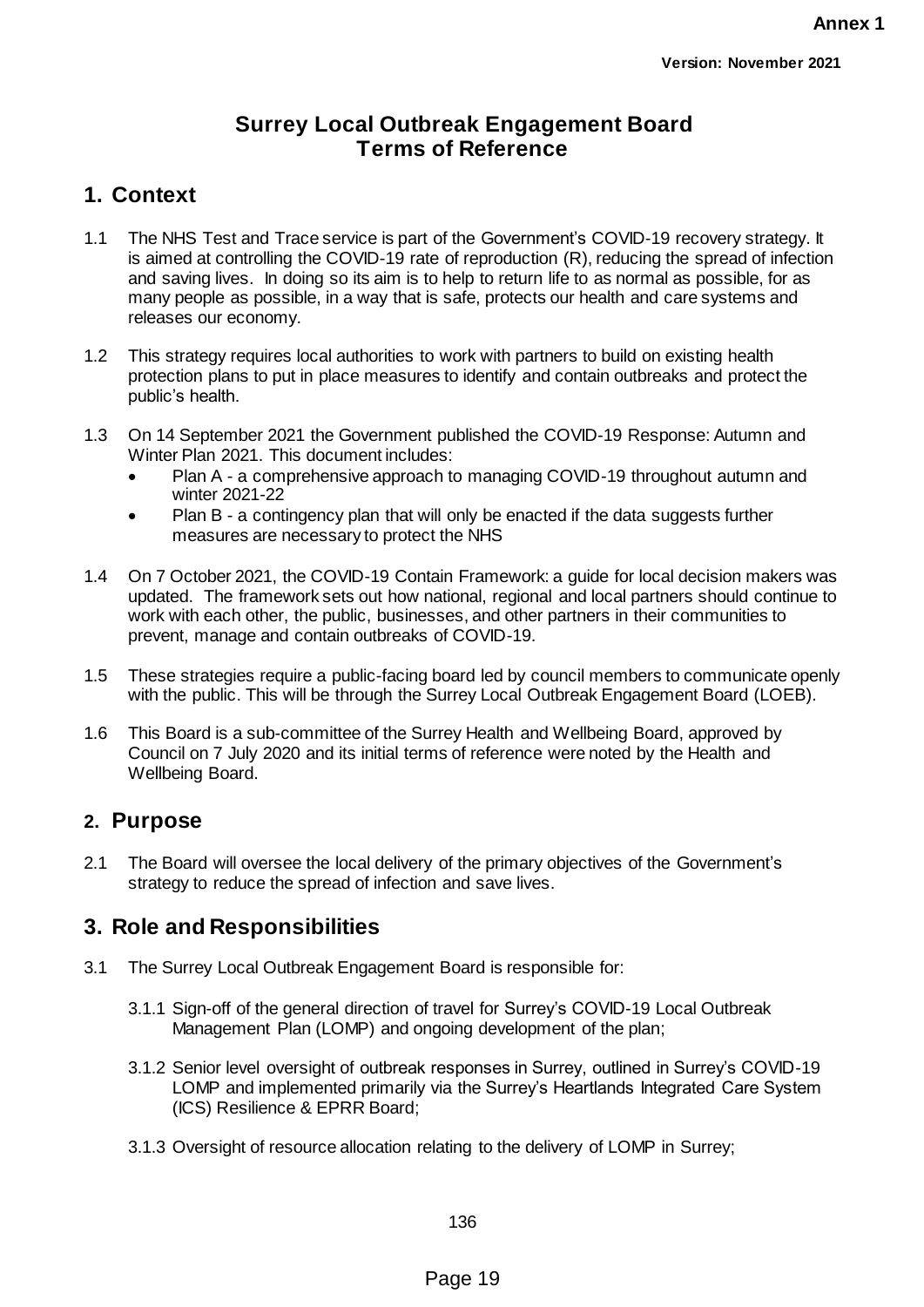- 3.1.4 Direction and leadership for community engagement for outbreak response;
- 3.1.5 Approving the public-facing communications for outbreak response; and
- 3.1.6 Noting recommendations from Surrey's Heartlands Integrated Care System (ICS) Resilience & EPRR Board.

### **4. Principles**

- 4.1 The same principles followed by the Surrey Health and Wellbeing Board describes how Board members will work together. Board members will:
	- 4.1.1 Prioritise resources and make decisions in the best interests of the Surrey population based upon evidence and data;
	- 4.1.2 Embrace the opportunity for the collective leadership of place, recognising and balancing the needs and opportunities presented by Surrey's geography;
	- 4.1.3 Work in an open and transparent way ensuring there are no surprises for other partners – 'nothing about me without me';
	- 4.1.4 Use consensus as the primary driver for decision making;
	- 4.1.5 Hold each other (and the organisations and partnerships represented by Board members) to account for delivering on commitments made and agreed actions;
	- 4.1.6 Seek to align local and system level success wherever possible; and
	- 4.1.7 Champion an inclusive approach to engaging residents in the work of this Board.

### **5. Chairman**

- 5.1 The Leader of the County Council will usually be the Chairman of the Surrey Local Outbreak Engagement Board or his/her nominated representative out of the Board members - the Cabinet Member for Adults and Health is the nominated the Chairman.
- 5.2 The Vice-Chairman was elected at the first Board meeting.

#### **6. Membership**

- 6.1 The Board membership is as follows:
	- The Leader of Surrey County Council
	- Chief Executive of Surrey County Council
	- Director of Public Health of Surrey County Council
	- Cabinet Member for Adults and Health, Surrey County Council
	- Cabinet Member for Children & Families, Surrey County Council
	- Chief Executive of Mole Valley District Council
	- Strategic Director, Waverley Borough Council
	- The Leader of Reigate & Banstead Borough Council
	- The Leader of Elmbridge Borough Council
	- Clinical Chair of Surrey Heartlands Clinical Commissioning Group (CCG)
	- Chair of the Royal Surrey NHS Foundation Trust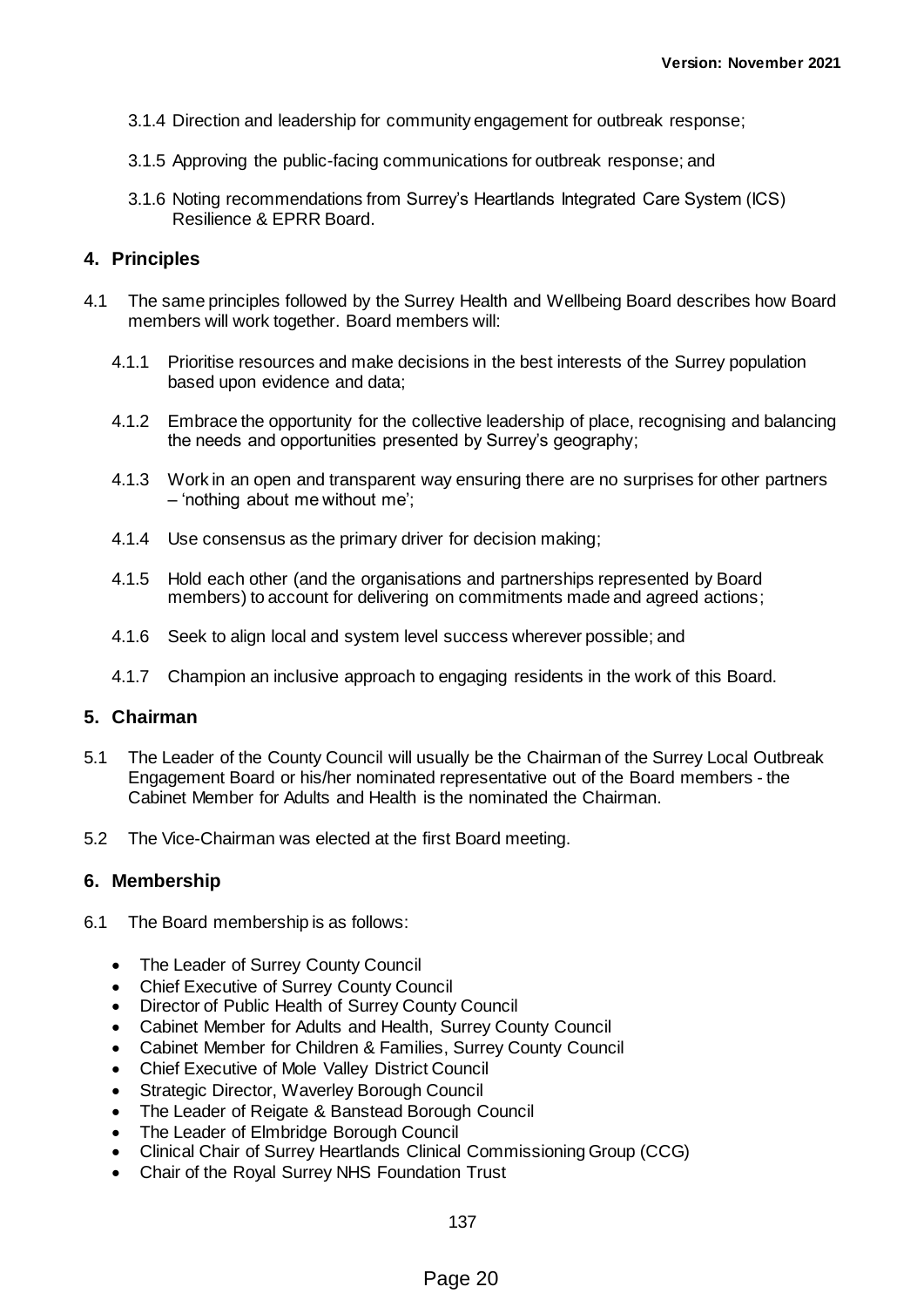- Lead Primary Care Network (PCN) Clinical Director, representing the collective voice of PCNs across Surrey Heartlands
- Chief Constable of Surrey Police
- Surrey Police and Crime Commissioner
- Independent Chair, Frimley Health & Care Integrated Care System
- Chief Executive of Surrey Chambers of Commerce
- Chief Executive Officer of Surrey Care Association
- 6.2 Board members are able to nominate a deputy (as agreed by the Chairman) who can attend and vote in their absence but must have delegated authority to make decisions.

### **7. Quorum**

7.1 There will be at least four representatives, one of whom will be the Chairman or Vice-Chairman.

#### **8. Decision-making**

- 8.1 The decisions will be made by consensus. Decision making authority is vested in individual members of the board. Members will ensure that any decisions taken are with appropriate authority from their organisation.
- 8.2 Any member can make a proposition or propose an amendment to a proposed resolution if backed by a seconder. Votes will be taken if consensus is not reached. Voting will be by a show of hands.

### **9. Board Support**

- 9.1 Surrey County Council Democratic Services are responsible for distribution of the agenda and reports, recording minutes, maintaining the actions tracker and the organisation of the meetings.
- 9.2 The Surrey County Council Public Health team are responsible for the board forward plan, developing the agenda and support for board members to fulfil their role.

### **10. Meeting**

- 10.1 Meetings will be held every two months in public. In line with best practice, notice and agendas for public meetings will be published 5 clear working days before the meeting. The frequency of the meetings will be kept under review.
- 10.2 The Board may convene additional informal meetings if required to further develop its role and partnership arrangements.
- 10.3 Meetings will usually be held virtually (with the option to meet in person at Woodhatch Place, Reigate).
- 10.4 Conflicts of interest must be declared by any member of the Board.